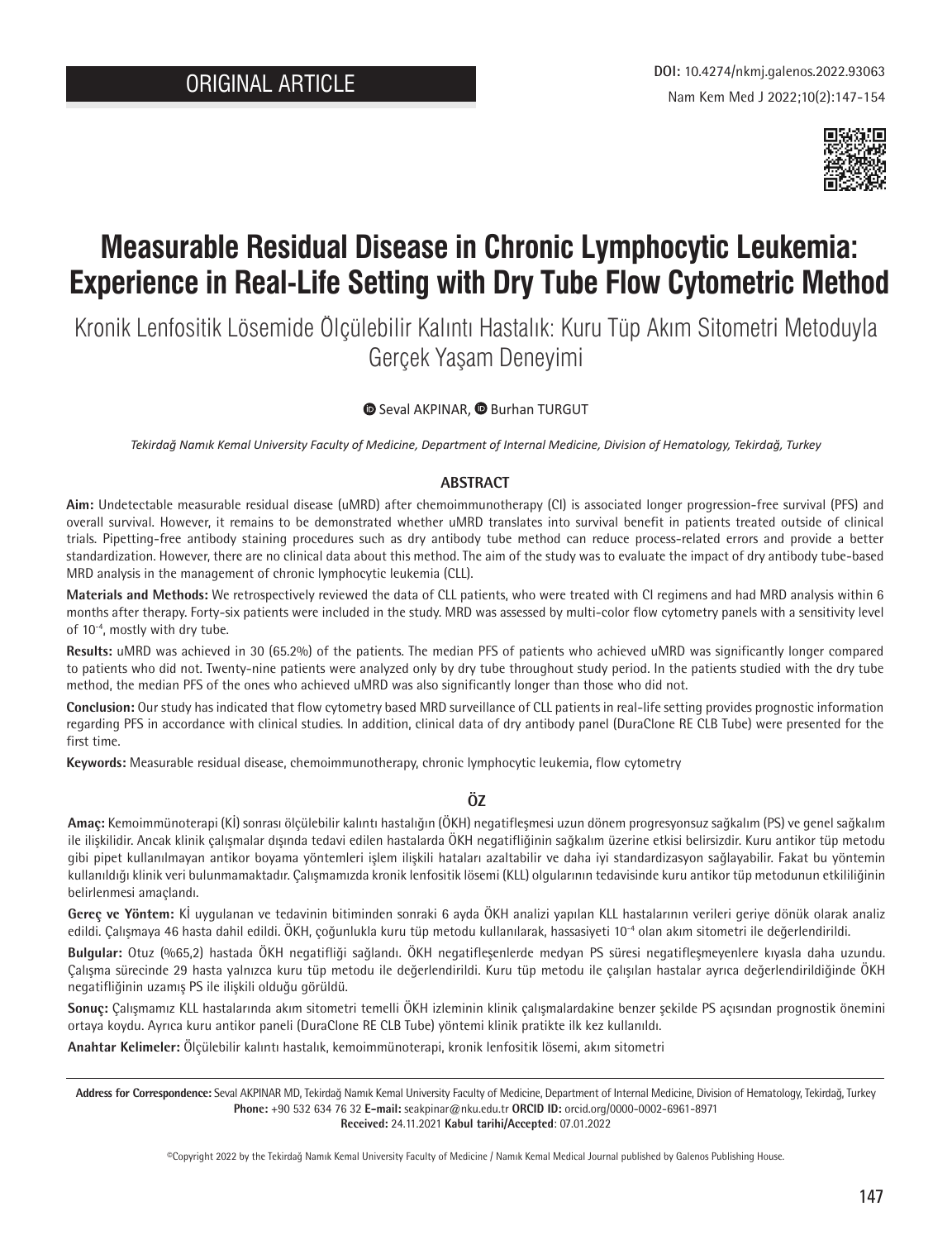## **INTRODUCTION**

In recent years, the treatment of chronic lymphocytic leukemia (CLL) has radically changed with the introduction of new biological agents<sup>1</sup>. However, chemoimmunotherapy (CI) agents such as fludarabine, cyclophosphamide and rituximab (FCR) and rituximab-bendamustin (RB) are still being used in first line treatment of CLL, especially in patients presenting with mutated-immunoglobuin heavy-chain variable (IGHV) or in those who do not have high-risk cytogenetic abnormalities such as del(11)(q22-23) and del(17)(p13.1)<sup>2</sup>.

Measurable residual disease (MRD) in CLL is defined as the persistence of leukemia below the detection limit of standard assays following treatment. Undetectable MRD (uMRD) in CLL is currently defined as the presence of less than 1 CLL cell in 10,000 leukocytes  $(<10<sup>-4</sup>)<sup>3</sup>$ . In CLL patients treated with CI, achieving uMRD has been found to be an independent predictor for longer progression-free survival (PFS) and overall survival (OS)<sup>4-6</sup>. Consequently, European Regulatory Agency (EMA) accepted the achievement of MRD negativity as an intermediate endpoint of phase III clinical trials for approval of new agents<sup>7</sup>.

After the emergence of the new biological agents such as ibrutinib, which provide long term disease control in CLL patients but, surprisingly with persistent detectable disease<sup>8</sup>, it seems that MRD evaluation might not have the same predictive value in patients receiving CI. However, after the inclusion of venetoclax to treatment armamentarium of CLL and novel chemo-free combination strategies started being evaluated in clinical trials, MRD evaluation attracted the attention of scientific community again<sup>9,10</sup>.

MRD status can be evaluated via multicolor flow cytometry (FCM), real-time quantitative polymerase chain reaction (RQ-PCR) and high-throughput sequencing (HTS). Even though RQ-PCR and HTS are more sensitive methods, FCM is undoubtedly the most widely applied procedure because of the recent standardization, and the general applicability<sup>11</sup>. In the beginning, residual disease was assessed with 2- or 3- color FCM with low sensitivity, then the definition and applicability of MRD has dramatically changed. European Research Initiative on CLL (ERIC) in collaboration with US and Australian centers has proposed several standard assays regarding MRD evaluation with FCM, which are also recognized by regulatory agencies<sup>11-14</sup>.

It has been claimed that the use of pipetting-free antibody staining procedures, such as dry antibody cocktails which reduce the influence of pipetting-originating errors, may result in better standardization of detection<sup>15</sup>. Recently, an eightcolor tube with dried reagent, which is specific for detection of MRD in CLL samples, was developed by Beckman Coulter. This new technology provides tubes that contain a dry antibody panel coating adhered to the bottom of the tube16. This panel was compared to the method purposed by ERIC group, which uses liquid reagents, and it had been shown that the analysis of MRD in CLL samples was sensitive and feasible with this new method<sup>16</sup>. However, no clinical data about this method have been published until now.

Although the prognostic significance of uMRD has been demonstrated in prospective clinical trials, it is still unknown whether uMRD translates into a real benefit in patients treated off-study. Accordingly, the aim of our study was to investigate whether the end-of-treatment MRD would contribute to the management of CLL patients in real life setting. In addition, we aimed to demonstrate the validity of the dry tube method in clinical patient samples.

# **MATERIALS AND METHODS**

## **Study Design**

We retrospectively reviewed data of CLL patients who were treated with CI regimens [RFC, RB and R-Clorambucil (R-CLB)] at our department between June 2013 and January 2021. We included all consecutive CLL patients (aged ≥18 years) who were diagnosed as CLL according to the International Workshop on CLL (iwCLL)<sup>17</sup> and had received at least four cycles of CI as first line therapy. Patients were only included if data for clinical follow-up were available, and if they had complete response (CR), CR incomplete recovery (CRi) or partial response without absolute lymphocytosis according iwCLL criteria at the end of therapy and had MRD analysis performed within 6 months after therapy.

Baseline characteristics of the patients were recorded at the time of starting CI. This included age, gender, Rai stage, the indication of treatment, the interval between diagnosis and the start of CI, complete blood count values, beta-2 microglobulin, albumin, creatinine, lactate dehydrogenase, and genetic features like del(13q14), trisomy 12, del(17p), del(11q). Moreover, the cycle's number of CI, response to treatment, remission duration and other time parameters were recorded.

## **MRD Assessment**

Fresh peripheral blood samples were used for all MRD analyses with FCM. Until March 2015, four-color two tubes FCM method with antibody panel including anti-CD19, anti-CD20, anti-CD5, anti-CD43, anti-CD81, anti-CD79b, anti-CD3 was used on a FACS Calibur (BD Biosciences, USA). Between March 2015 and February 2017, eight colors FCM, with one tube, antibody panel including anti-CD19, anti-CD20, anti-CD5, anti-CD43, anti-CD81, anti-CD79b, anti-CD3, anti-CD45 was used on a BC Navious FCM (Beckman Coulter, FL, USA). Both methods were in line with CLL ERIC recommendations<sup>13</sup>.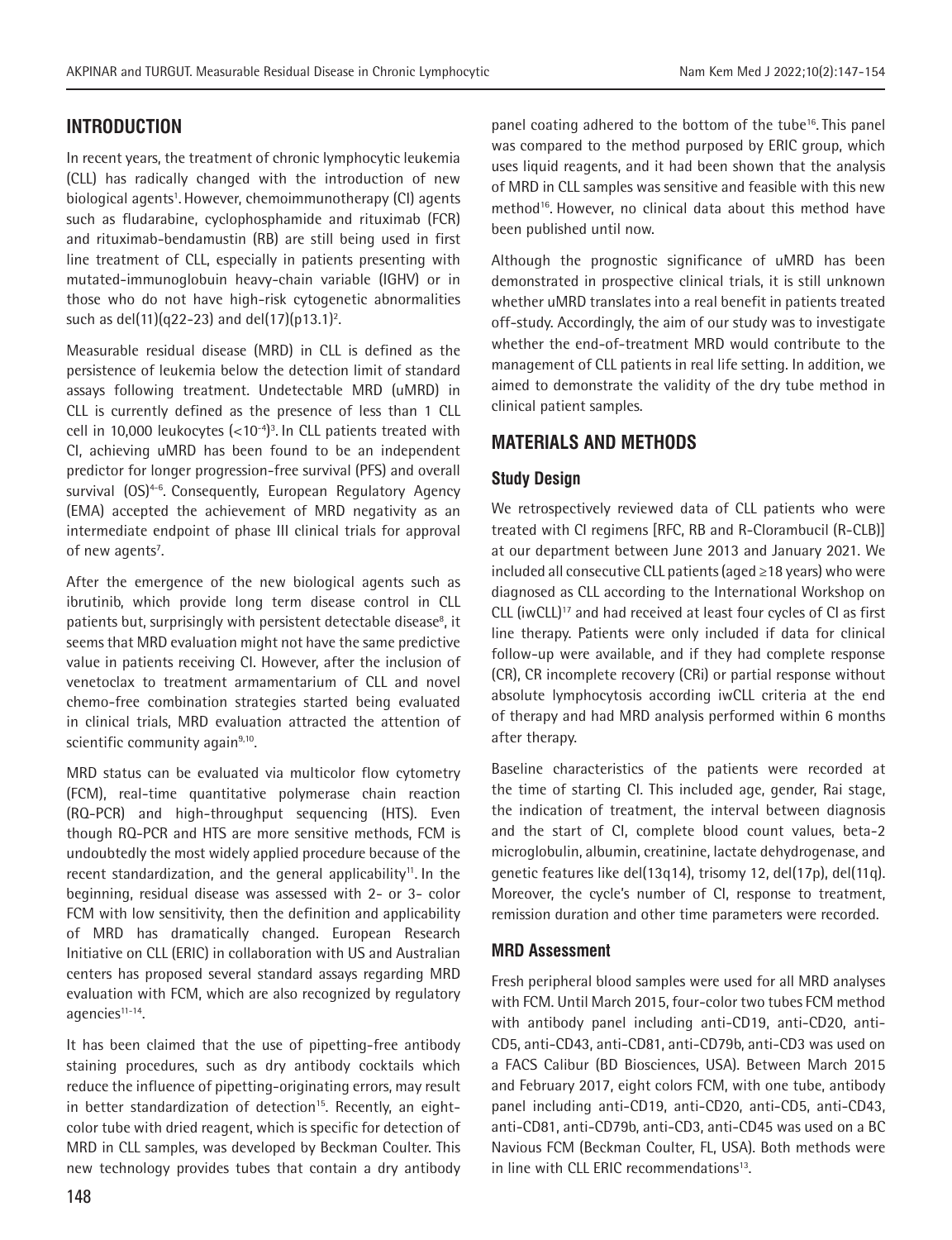After February 2017, we used eight-color DuraClone RE CLB Tube includinganti-CD81, anti-ROR1, anti-CD79b, anti-CD19, anti-CD5, anti-CD43, anti-CD20, and anti-CD45, which was in line with the latest ERIC recommendations<sup>11</sup>. The study procedure was performed according to the instructions of the manufacturer. Briefly, 300 micL of whole blood was added directly to the dried reagent tube and incubated in dark at room temperature for 15 minutes. Then, samples were lysed with VersaLysing Solution (Beckman Coulter) for 20 minutes, centrifuged and washed once with phosphate buffered saline (PBS). They were re-suspended in 500 micL PBS. After that, the samples were acquired in a Navios Flow Cytometer (Beckman Coulter, FL, USA). The setting and compensation matrix for samples were performed using the Compensation Kit provided in the kit according to the manufacturer's instructions. Data analysis was performed on Kaluza Flow Cytometry Analysis Software (Beckman Coulter, USA). Irrespective of the methodology used regarding flow cytometric MRD evaluation through study period, we analyzed at least 500000 cells in every case to reach a sensitivity level below 10-4 as recommended by ERIC. All participants gave written informed consent for the use of clinical/laboratory data for research purposes. The study was approved by Tekirdağ Namık Kemal University Non-Interventional Clinical Research Ethics Committee (date: 29/09/2020 protocol number: 2020.219.09.06) and conducted in accordance with Helsinki's declaration.

#### **Statistical Analysis**

All statistical analyses were performed using the IBM Statistical Package for the Social Sciences Statistics (version 25.0; IBM Corp., USA). A descriptive analysis of continuous and qualitative variables was performed. PFS was defined as the time from the start of treatment until disease progression. Survival curves were calculated using the Kaplan-Meier method and cross-group comparisons were made using the log rank test. Univariable and multivariable analyses for association between pretreatment characteristics and PFS were performed using the Cox regression analysis. Multivariable analysis for MRD status (binary outcome) was performed using logistic regression analysis. Clinical and biological characteristics between groups were analyzed with the  $\chi^2$  test or Kruskal-Wallis test. All p-values were two-sided, and p<0.05 was considered statistically significant.

## **RESULTS**

Forty-six patients were included in the study. The numbers of the patients in the FCR, RB and R-CLB groups were 24, 17 and 5, respectively. The patients' characteristics and outcomes are presented in Table 1. As expected, there was a difference in terms of age between study arms. FCR group included younger patients with normal renal function compared to RB and R-CLB

arms. The same trend was observed in serum β-2-microglobulin which might be explained with differences of serum creatinine levels among study cohort. In total, results of cytogenetic assessment were available for only 22 patients (47.8%). None of the patients had del (17p). Since IGHV mutation status and ZAP 70 expression were not studied in most patients, they were not included in the analysis.

Twenty-nine patients were analyzed only by dry tube throughout the study period. Seventeen patients were analyzed previously by means of other methods but after February 2017, the analyses were repeated with dry tube method in all these cases. All the non-dry tube method evaluated positive MRD patients were found to be positive again with dry tube method. At the end of therapy, uMRD was achieved in 30 (65.2%) of the patients. Eighteen patients in the FCR group and 12 patients in the bendamustine/rituximab (BR) group achieved uMRD; however, none of the patients in the R-CLB group achieved uMRD (Table 1). Pretreatment characteristics including age, stage, CD38 expression and β-2 microglobulin were not associated with the end of treatment uMRD in multivariable analysis (data not shown).

When all cases were evaluated together, the estimated median PFS was 56 months (Figure 1A). The median follow-up time was 34.5 months (9-100 months). Only one of 46 patients died within the follow-up period. The median PFS of patients who achieved uMRD was significantly longer (not reached) compared to patients who did not (29 months) (Figure 1B). In the treatment groups, age, β-2 microglobulin, albumin and creatinine were associated with PFS in univariate analysis (Table 2) but only albumin was associated with PFS in multivariate analysis (p: 0.008, hazard ratio: 15.54, confidence interval: 2,030-119.1). Relapse occurred in only 4 of the patients who achieved uMRD, 2 of them were in the RB group, and two in the RFC group. Moreover, 13 patients who were unable to achieve uMRD relapsed.

The patients studied with the dry tube method were also evaluated separately. The median follow-up period in these patients was 25 months. Other characteristics of these patients were given in Table 3. The median PFS of the patients who achieved uMRD was significantly longer (not reached) than those who did not (22 months) (Figure 2).

## **DISCUSSION**

Our study, which included CLL patients who were treated in real-life setting, has indicated that achievement of uMRD at the end of first line treatment of CLL with CI is significantly associated with longer PFS.

Firstly, the FCR300 and the CLL8 studies indicated the efficacy of FCR as front-line therapy for CLL<sup>18,19</sup>. Aforementioned studies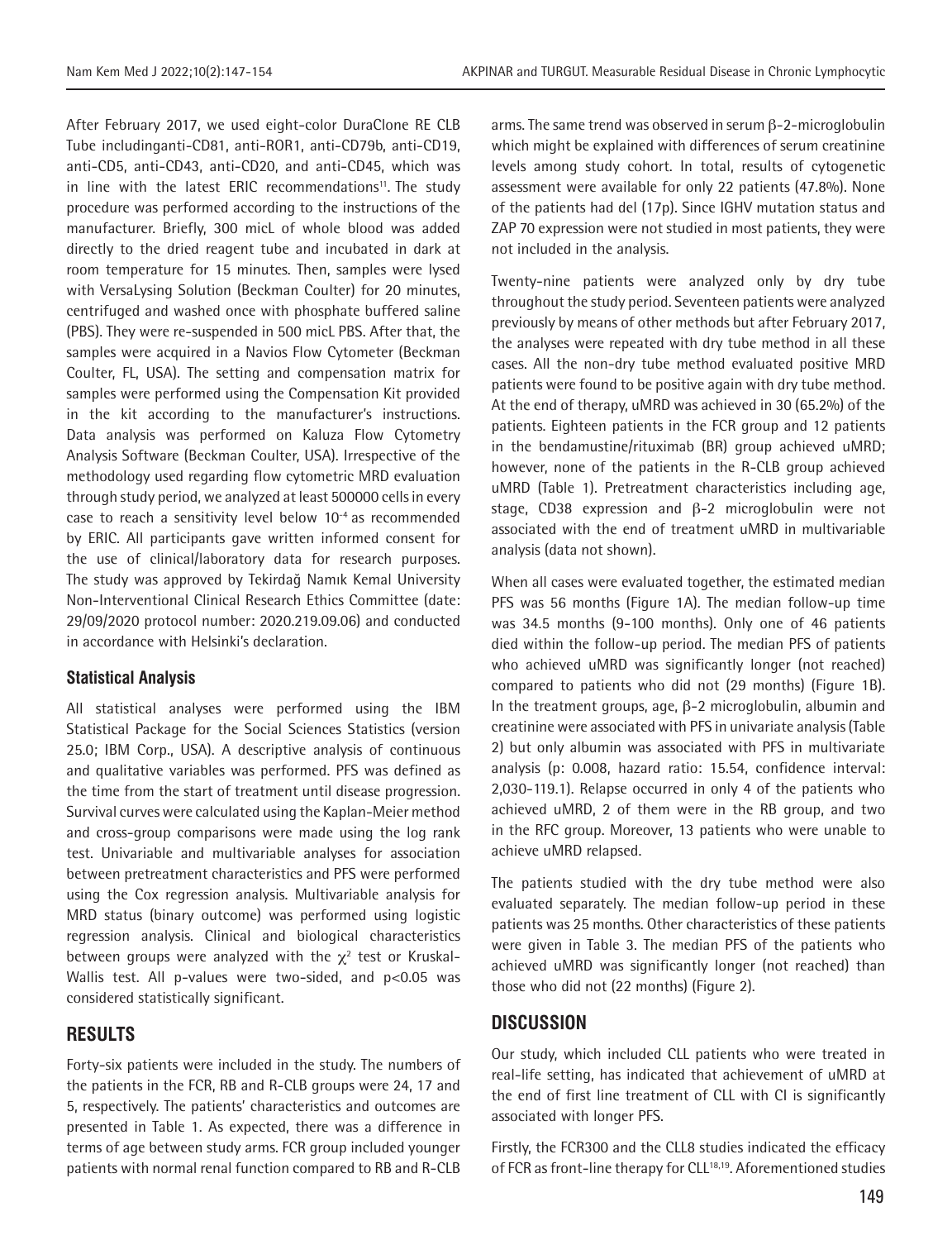clearly showed that a subset of patients who had mutated IgHV and did not have high-risk cytogenetic abnormalities, such as del(17p13.1) and del(11q22.3), achieved long-term durable remissions with FCR. Whilst FCR is known to result in

longer PFS compared to RB in younger patients, the benefit was not seen in patients over 65 years of age and a lower rate of serious infections were observed in the BR cohort<sup>20</sup>. Therefore, for older CLL patients with standard risk over the

| Table 1. Characteristics and outcome of study cohort         |                    |                        |                     |                     |          |  |  |
|--------------------------------------------------------------|--------------------|------------------------|---------------------|---------------------|----------|--|--|
| Variable*                                                    | All patients, n=46 | RFC group, n=24        | RB group, n=17      | R-CLB group, n=5    | p value  |  |  |
| Age (years)                                                  | $65(45-83)$        | 58.5 (45-68)           | 68 (60-83)          | 76 (75-77)          | < 0.0001 |  |  |
| Sex, n (%)                                                   |                    |                        |                     |                     |          |  |  |
| Male                                                         | 27(58.7)           | 14(58.3)               | 10(58.8)            | 3(60)               | 0.998    |  |  |
| Female                                                       | 19 (41.3)          | 10(41.7)               | 7(41.2)             | 2(40)               |          |  |  |
| RAI stage; n, (%)                                            |                    |                        |                     |                     |          |  |  |
| $0 - 2$                                                      | 24 (52.2)          | 13(54.2)               | 8(47.1)             | 3(60)               | 0.844    |  |  |
| 3,4                                                          | 22 (47.8)          | 11(45.8)               | 9(52.9)             | 2(40)               |          |  |  |
| Indication of treatment** n, %                               |                    |                        |                     |                     |          |  |  |
| $\mathbf{1}$                                                 | 20(43.5)           | 10(41.7)               | 7(41.2)             | 3(60)               |          |  |  |
| $\sqrt{2}$                                                   | 8(17.4)            | 5(20.8)                | 3(17.6)             | 0(0)                | 0.602    |  |  |
| 3                                                            | 8(17.4)            | 5(20.8)                | 3(17.6)             | 0(0)                |          |  |  |
| $\overline{4}$                                               | 2(4.3)             | 0(0)                   | 1(5.9)              | 1(20)               |          |  |  |
| 5                                                            | 8(17.4)            | 4(16.7)                | 3(17.6)             | 1(20)               |          |  |  |
| Time from diagnosis to treatment,<br>months, median, (range) | $12(1-156)$        | $7(1-48)$              | $23(1-81)$          | $18(8-156)$         | 0.108    |  |  |
| Cycles number, n (%)                                         |                    |                        |                     |                     |          |  |  |
| $\overline{4}$                                               | 3(6.5)             | 2(8.3)                 | 1(5.9)              | 0(0)                |          |  |  |
| 5                                                            | 6(13)              | 4(16.7)                | 2(11.8)             | 0(0)                | 0.79     |  |  |
| $6\phantom{1}6$                                              | 37 (80.4)          | 18 (75)                | 14 (82.4)           | 5(100)              |          |  |  |
| Hemoglobin, (gr/dL)                                          | 11.8 (8.2-16.26)   | $11.72$ $(8.3 - 14.4)$ | $11.84(8.2 - 14.4)$ | 11.66 (10-16.26)    | 0.974    |  |  |
| Lymphocyte count, (10 <sup>9</sup> /L)                       | 50.35 (5.2-138.8)  | 47.3 (9.6-138.8)       | 59.3 (5.83-126.2)   | 43.97 (12.9-61.5)   | 0.262    |  |  |
| Platelet count, (10 <sup>9</sup> /L)                         | 149.5 (23.0-505.0) | 180.5 (84.0-505.0)     | 139.0 (23.0-261.0)  | 120.5 (91.0-257.0)  | 0.291    |  |  |
| B2M, (mg/L)                                                  | $4.4(2.1 - 8.0)$   | $3.15(2.1-6.4)$        | $4.7(2.6-8.0)$      | $6.6$ $(3.5 - 7.1)$ | 0.002    |  |  |
| Creatinine, (mg/dL)                                          | $0.91(0.5-1.6)$    | $0.77$ $(0.5 - 1.31)$  | $1.08(0.63 - 1.6)$  | $1.08(0.55 - 1.49)$ | 0.016    |  |  |
| Albumin, (gr/dL)                                             | 4.47 (2.30-5.23)   | $4.35(3.0-4.9)$        | $4.6$ (4.0-5.23)    | $4.7(4.4-5.1)$      | 0.232    |  |  |
| LDH (U/L)                                                    | 249 (120-568)      | 235 (127-475)          | 248 (178-568)       | 251 (232-407)       | 0.423    |  |  |
| CD38 positive (>%30), n (%)                                  | 5(11.4)            | 4(16.6)                | 0(0)                | 1(20)               | 0.197    |  |  |
| FISH (available: 22), n (%)                                  |                    |                        |                     |                     |          |  |  |
| Del (17p)                                                    | 0(0)               | 0(0)                   | 0(0)                | 0(0)                |          |  |  |
| Del (11q)                                                    | 1(4.54)            | 0(0)                   | 1(8.33)             | 0(0)                |          |  |  |
| Del (13q)                                                    | 7(31.8)            | 2(25)                  | 5(41.6)             | 0(0)                |          |  |  |
| Trisomy 12                                                   | 2(9.0)             | 0(0)                   | 2(16.6)             | 0(0)                |          |  |  |
| No aberrations                                               | 11(50)             | 6(75)                  | 4(33.3)             | 1(100)              |          |  |  |
| Responses, n (%)                                             |                    |                        |                     |                     |          |  |  |
| CR                                                           | 31 (67.4)          | 16 (66.7)              | 12 (70.6)           | 3(60)               | 0.22     |  |  |
| CRi                                                          | 10(21.7)           | 6(25)                  | 4(23.5)             | 0(0)                |          |  |  |
| PR                                                           | 5(10.9)            | 2(8.3)                 | 1(5.9)              | 2(40)               |          |  |  |
| uMRD patients, n (%)                                         | 30(65.2)           | 18 (75)                | 12 (70.6)           | 0(0)                | 0.005    |  |  |
| Relapsed patients, n (%)                                     | 17 (37.0)          | 7(29.2)                | 7(41.2)             | 3(60)               | 0.388    |  |  |

\*Parametric variables are expressed as median (minimum-maximum).

\*\*1: Evidence of progressive bone marrow failure 2: Massive/symptomatic or progressive splenomegaly/lymphadenomegaly 3: progressive lymphocytosis with an increase of >50% over a 2-month period or lymphocyte doubling time of <6 months. 4: Autoimmune anemia and/or thrombocytopenia that is poorly responsive to corticosteroids 5: Constitutional symptoms.

B2M: β-2 microglobulin, LDH: Lactate dehydrogenase, FISH: Fluorescence *in situ* hybridization, CR: Complete response, PR: Partial response, CRi: CR with incomplete bone marrow recovery, uMRD: Undetectable measurable residual disease, RFC: Rituximab, fludarabine, cyclophosphamide, RB: Rituximab, bendamustine, R-CLB: Rituximab, clorambucil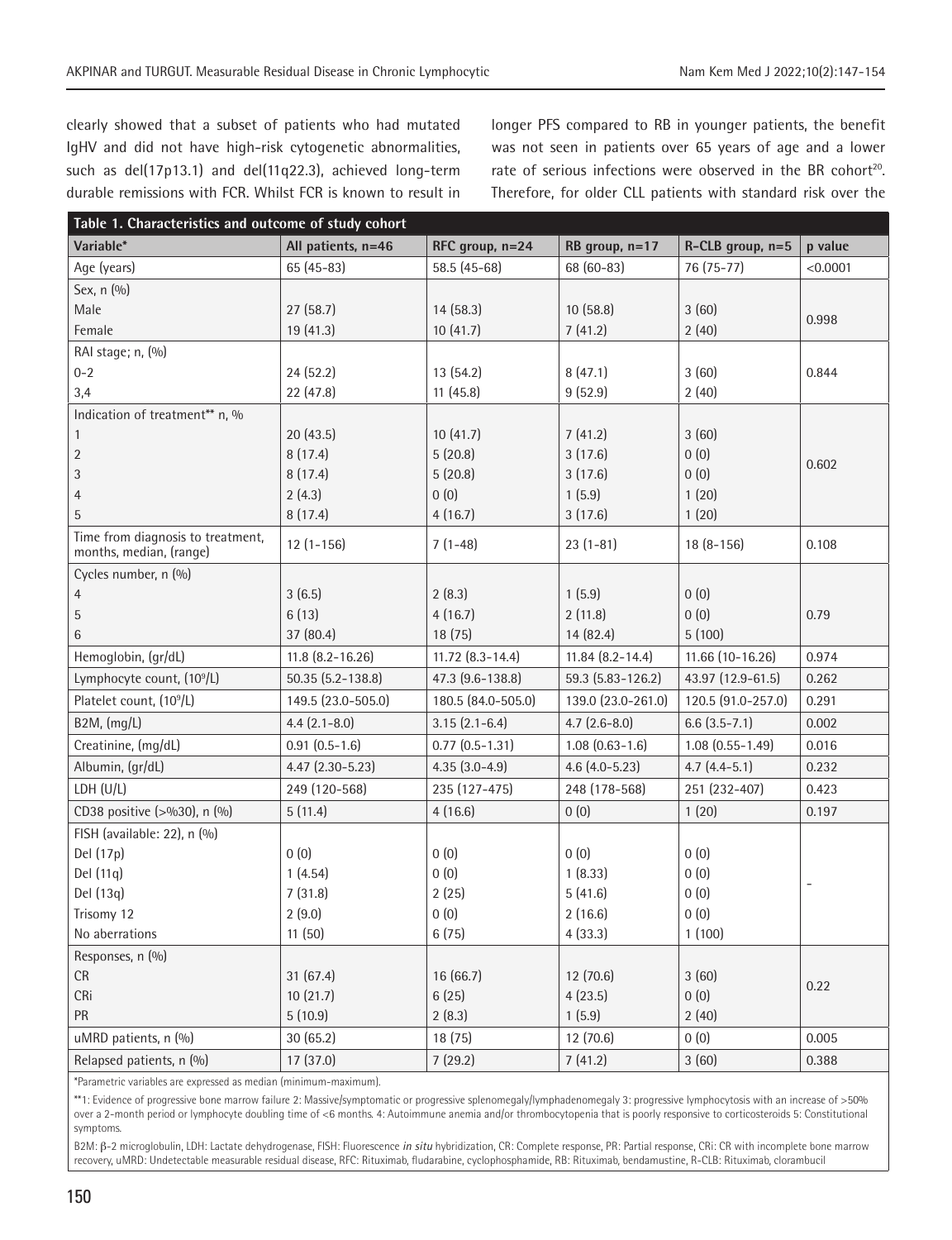age of 65 years, BR is a logical first line treatment option with a good risk-benefit ratio, unless there is a contraindication to bendamustine. In this case, chlorambucil plus rituximab could be used and preferred over BR<sup>20</sup>. The CLL11 trial evaluated the impact of obinituzumab in older patients with co-morbidities $21$ . Treatment with obinutuzumab-CLB compared with R-CLB and



**Figure 1.** Progression free survival of all patients (A) and by MRD status (B)

*MRD: Measurable residual disease*

CLB monotherapy increased response rates and prolonged PFS. Finally, although the role of CI in CLL treatment has narrowed with the introduction of venetoclax and BTK inhibitors into CLL treatment, CI is still used especially in CLL patients with good prognostic features<sup>2</sup>. As we have mainly treated CLL patients with CI until recently, CLL patients who were followed and treated with CI between the years of 2013 and 2020 were included in our study.

Most frequently used methods to measure MRD are FCM and PCR. Although HTS and more specific assays are being investigated, FCM remains the gold standard to assess MRD<sup>11</sup>. MRD analysis in CLL with FCM started on the basis of 2-color staining in which the classic markers CD19 and CD5 copositivity or the unbalanced in kappa/lambda light chain ratio were evaluated, but this method did not go beyond what could be obtained by immunohistochemistry<sup>22-24</sup>. With the initiatives of the ERIC group and other international participants, 4, 6 and finally 8 colored FCM protocols have been developed, that remains at the moment the gold standard in prospective clinical trials<sup>11,13</sup>. In our study, four-color two tubes FCM



**Figure 2.** Progression free survival of the patients who were evaluated with dry tube method by MRD status

*MRD: Measurable residual disease*

| Table 2. Univariate analysis on variable in relation to progression-free survival                                                                     |                        |         |  |  |  |
|-------------------------------------------------------------------------------------------------------------------------------------------------------|------------------------|---------|--|--|--|
| Variable                                                                                                                                              | HR (95% CI)            | p value |  |  |  |
| Age                                                                                                                                                   | 1.055 (1.003-1.109)    | 0.039   |  |  |  |
| Creatinine                                                                                                                                            | 5.823 (1.068-31.73)    | 0.042   |  |  |  |
| Albumin                                                                                                                                               | 5.339 (1.332-21.40)    | 0.018   |  |  |  |
| $\beta$ -2 microglobulin                                                                                                                              | 1.590 (1.119-2.259)    | 0.01    |  |  |  |
| Treatment group                                                                                                                                       |                        |         |  |  |  |
| <b>RFC</b>                                                                                                                                            | 9.52                   | 0.009   |  |  |  |
| <b>RB</b>                                                                                                                                             | $4.297(1.331 - 13.87)$ | 0.015   |  |  |  |
| $R-CLB$                                                                                                                                               | 9.855 (2.072-46.86)    | 0.004   |  |  |  |
| HR: Hazard ratio, CI: Confidence interval, RFC: Rituximab, fludarabine, cyclophosphamide, RB: rituximab, bendamustine, R-CLB: Rituximab, clorambucil. |                        |         |  |  |  |

Analyses performed using univariate Cox models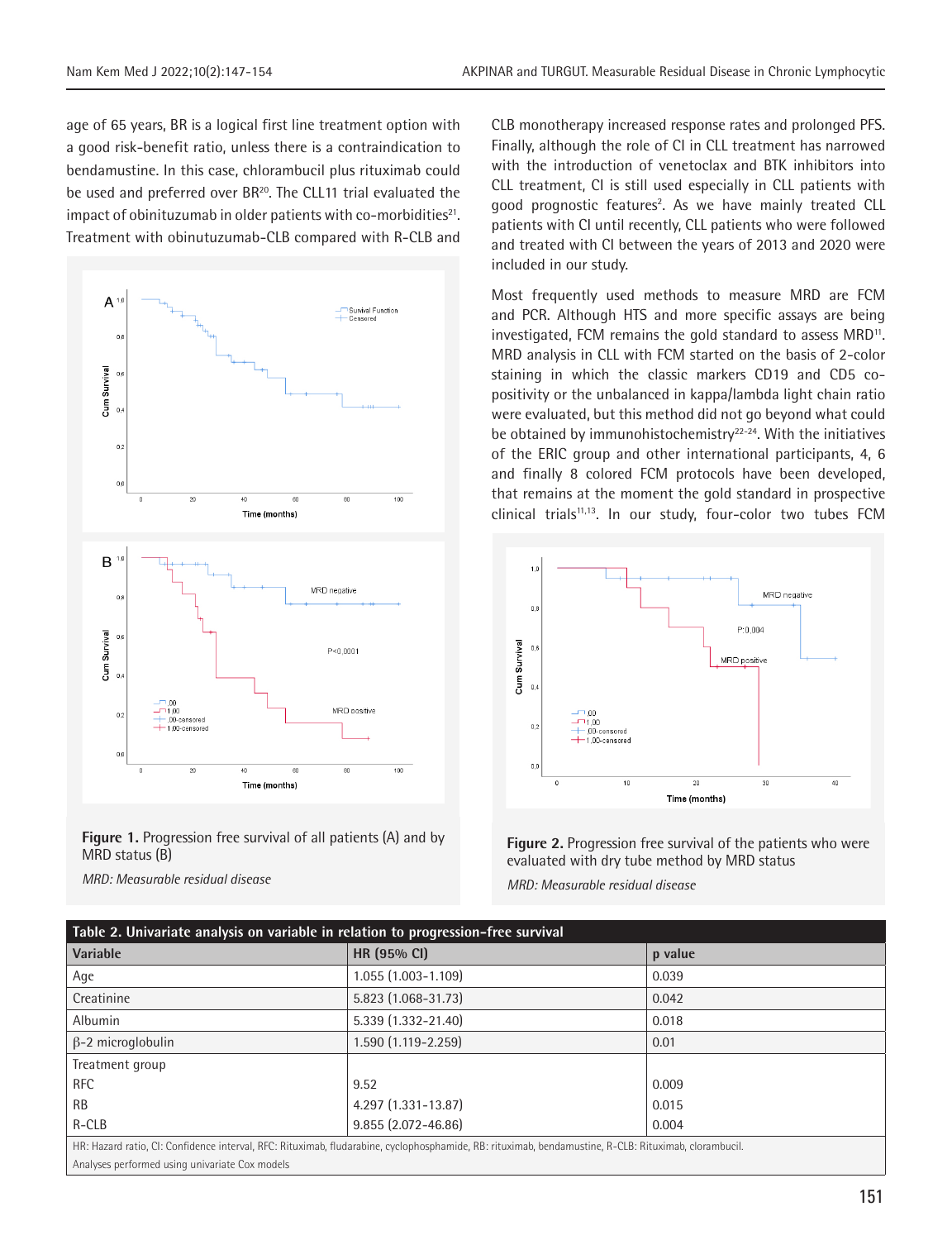method had been used until 2015, eight colors one tube FCM method was used after 2015, both of which were in line with ERIC recommendations.

| Table 3. Characteristics and outcome of the patients who<br>were analyzed by try tube method |                       |  |  |  |
|----------------------------------------------------------------------------------------------|-----------------------|--|--|--|
| Variable*                                                                                    | The patients, n=29    |  |  |  |
| Age (years)                                                                                  | 66 (45-77)            |  |  |  |
| Sex, n (%)                                                                                   |                       |  |  |  |
| Male                                                                                         | 17 (58.6)             |  |  |  |
| Female                                                                                       | 12(41.4)              |  |  |  |
| RAI stage; n, (%)                                                                            |                       |  |  |  |
| $0 - 2$                                                                                      | 15(51.7)              |  |  |  |
| 3,4                                                                                          | 14 (48.3)             |  |  |  |
| Indication of treatment** n, %                                                               |                       |  |  |  |
| 1                                                                                            | 12 (41.4)             |  |  |  |
| $\overline{2}$                                                                               | 4(13.8)               |  |  |  |
| 3                                                                                            | 6(20.7)               |  |  |  |
| $\overline{4}$                                                                               | 2(6.9)                |  |  |  |
| 5                                                                                            | 5(17.2)               |  |  |  |
| Time from diagnosis to treatment<br>(months)                                                 | $13(1 - 156)$         |  |  |  |
| Treatment, n (%)                                                                             |                       |  |  |  |
| <b>RFC</b>                                                                                   | 9(31)                 |  |  |  |
| <b>RB</b>                                                                                    | 15(51.7)              |  |  |  |
| <b>RCLB</b>                                                                                  | 5(17.2)               |  |  |  |
| Cycles number, n (%)                                                                         |                       |  |  |  |
| 5                                                                                            | 2(6.9)                |  |  |  |
| 6                                                                                            | 27 (93.1)             |  |  |  |
| Hemoglobin, (gr/dL)                                                                          | 12.15 (8.2-16.26)     |  |  |  |
| Lymphocyte count, (10 <sup>9</sup> /L)                                                       | 53.20 (5.4-126.2)     |  |  |  |
| Platelet count, (10 <sup>9</sup> /L)                                                         | 150.0 (23.0-505.0)    |  |  |  |
| $B2M$ , $(mg/L)$                                                                             | $5.7(2.33 - 8.0)$     |  |  |  |
| Creatinine, (mg/dL)                                                                          | $1.01$ $(0.55 - 1.6)$ |  |  |  |
| Albumin, (gr/dL)                                                                             | 4.60 (3.0-5.23)       |  |  |  |
| LDH (U/L)                                                                                    | 254 (167-568)         |  |  |  |
| CD38 positive (>%30), n (%)                                                                  | 1(3.4)                |  |  |  |
| Responses, n (%)                                                                             |                       |  |  |  |
| <b>CR</b>                                                                                    | 20 (69)               |  |  |  |
| CRi                                                                                          | 5(17.2)               |  |  |  |
| PR                                                                                           | 4(13.8)               |  |  |  |
| uMRD patients, n (%)                                                                         | 19 (65.5)             |  |  |  |
| Relapsed patients, n (%)                                                                     | 11(37.9)              |  |  |  |

\*Parametric variables are expressed as median (minimum-maximum)

\*\*1: Evidence of progressive bone marrow failure 2: Massive/symptomatic or progressive splenomegaly/lymphadenomegaly 3: Progressive lymphocytosis with an increase of >50% over a 2-month period or lymphocyte doubling time of <6 months. 4: Autoimmune anemia and/or thrombocytopenia that is poorly responsive to corticosteroids 5: Constitutional symptoms.

B2M: β-2 microglobulin, LDH: Lactate dehydrogenase, CR: Complete response, PR: Partial response, CRi: CR with incomplete bone marrow recovery, uMRD: Undetectable measurable residual disease, RFC: Rituximab, fludarabine, cyclophosphamide, RB: Rituximab, bendamustine; R-CLB: rituximab, clorambucil In recent years, dry tube methods, which eliminate the stages such as pipetting and washing that cause cell loss and make standardization difficult, have been developed for MRD analysis<sup>14</sup>. Recently, Beckman Coulter has developed an eight-color tube with dried reagents which is specific for the detection of MRD in CLL samples by FCM. These tubes contain a dry antibody panel coating adhered to the bottom of tube. This tube contains ROR- $\alpha$  in addition to the core markers suggested by the ERIC group. In our study, this dry tube method was used in MRD analysis after March 2017. MRD was studied again with this method in the follow-up of all cases. The validity of the dry tube method in CLL samples was shown in the comparison with the method suggested by the ECIL group, but not as a clinical datum<sup>15</sup>. In our study, when we analyzed the patients studied with the only dry tube method separately, we observed the results similar to the total study population. Achievement of uMRD at the end of first line treatment was also significantly associated with longer PFS in patients evaluated by try tube method. With our study, clinical data of this dry tube method were presented for the first time.

Although the recently developed 8-color single-tube method reached 10-5 sensitivity, 10-4 sensitivity, which is the level proposed also by European Medicines Agency (EMA), has been used in the majority of prospective clinical studies $4-6,25-30$ . To reach 10-5 sensitivity, at least 1 million cells must be studied. In our study, we had withdrawn an average of 500,000 cells. Therefore, in spite of that we used 8-color single-tube method, our sensitivity level was 10-4.

Several large randomized controlled trials (RCT) in CLL patients have shown that MRD status after induction treatment is an independent predictor of progression-free survival and overall survival<sup>4-6</sup>. In 2016, after the publication of these trials, the EMA allowed the use of uMRD as an intermediate endpoint in RCTs that were used for drug approval<sup>7</sup> but it is still an ongoing debate whether routine MRD testing should also be a part of clinical practice. In the German CLL8 trial, MRD was analyzed in patients receiving FC or FCR treatment, with 35% of FCtreated patients achieving uMRD (<10-4) in PB vs 63% after FCR CI. uMRD after the end of treatment was associated with significantly longer PFS than intermediate ( $\geq 10^{-4}$  to <10<sup>-2</sup>) or high MRD  $(≥10<sup>-2</sup>)<sup>4</sup>$ . In the same study, patients who attained low-level MRD by FC chemotherapy had PFS similar to that of patients who achieved the low CLL cell levels with FCR. Therefore, authors concluded that achievement of uMRD, not the type of treatment, was the key factor for durable remissions. Similarly, in our study, low relapse rates were observed in patients who achieved uMRD irrespective of treatment regimen (RB or RFC).

In our study, uMRD was achieved in 18 (75%) of 24 patients who received FCR. The absence of patients with 17pdel and only 1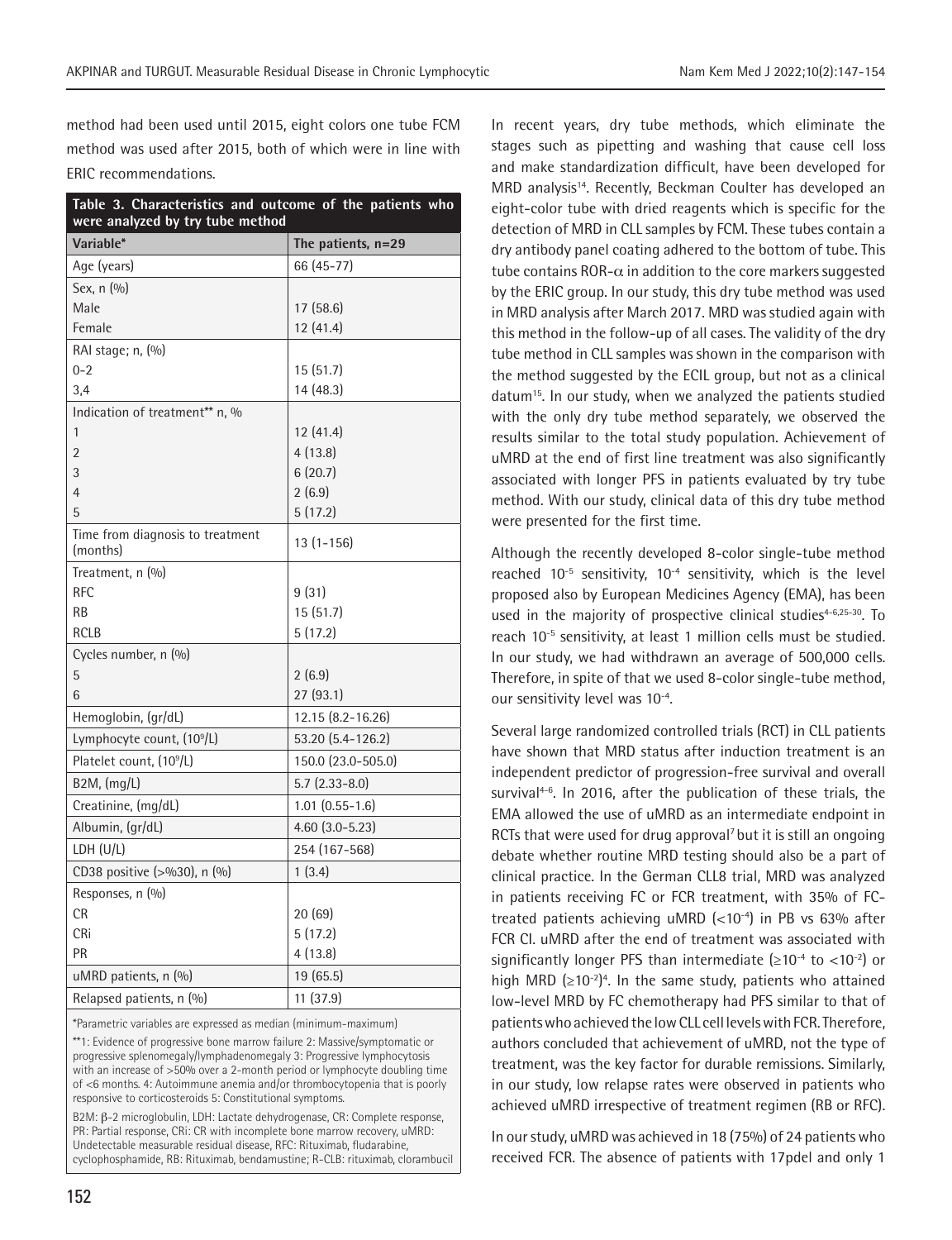patient with 11q deletion among our patients may explain the higher rate of uMRD obtained in our study. In GCLLSG CLL10 trial, the superiority of FCR in achieving uMRD was shown compared to RB Cl<sup>19</sup>. In our study, 12 of 17 patients  $(70.6\%)$ treated with BR had uMRD. In our retrospective study, patients who received RB were unsuitable for FCR because of their age and comorbidities. Therefore, it was not appropriate to compare the two groups, although the high uMRD percentage with RB was notable in our study. None of the patients who received R-CLB had uMRD and their PFS was inferior as expected, which supports the notion that this regime is not strong enough.

In the study, the relationship between genetic changes and obtaining uMRD could not be evaluated due to the small number of patients included. IGHV mutation and ZAP 70 expression were not studied in most of the patients. CD38, which is other important prognostic factor in the studies, was not found to be related to uMRD in our study. In addition, there was no correlation with other baseline disease characteristic of the patients and obtaining uMRD.

#### **Study Limitations**

The major limitations of the study are its retrospective singlecenter design and limited number of patients. We were also unable to evaluate important prognostic parameters in most of our study cohort like IGHV mutation status and ZAP 70 expression.

## **CONCLUSION**

In conclusion, MRD analysis was used in the follow-up of CLL patients outside of a clinical trial in our study and it was revealed that it could provide information about PFS in accordance with clinical studies. In addition, clinical data of dry antibody method (DuraClone RE CLB Tube) were presented for the first time.

#### **Acknowledgement**

We thank Öznür Güngör and Sinem Ülkümen for their contributions to MRD analysis.

#### **Ethics**

**Ethics Committee Approval:** Approval was obtained from Tekirdağ Namık Kemal University Non-Interventional Clinical Research Ethics Committee (date: 29/09/2020 protocol number: 2020.219.09.06).

**Informed Consent:** All participants gave written informed consent for the use of clinical/laboratory data for research purposes.

**Peer-review:** Externally peer-reviewed.

#### **Authorship Contributions**

Surgical and Medical Practices: S.A., B.T., Concept: S.A., B.T., Design: B.T., Data Collection or Processing: S.A., Analysis or Interpretation: S.A., B.T., Literature Search: S.A., Writing: S.A.

**Conflict of Interest:** No conflict of interest was declared by the authors.

**Financial Disclosure:** The authors declared that this study received no financial support.

#### **REFERENCES**

- 1. Hallek M, Shanafelt TD, Eichhorst B. Chronic lymphocytic leukaemia. Lancet. 2018;391:1524-37.
- 2. Milne K, Sturrock B, Chevassut T. Chronic Lymphocytic Leukaemia in 2020: the Future Has Arrived. Curr Oncol Rep. 2020;22:36.
- 3. Hallek M, Cheson BD, Catovsky D, Caligaris-Cappio F, Dighiero G, Döhner H, et al. iwCLL guidelines for diagnosis, indications for treatment, response assessment, and supportive management of CLL. Blood. 2018;131:2745-60.
- 4. Böttcher S, Ritgen M, Fischer K, Stilgenbauer S, Busch RM, Fingerle-Rowson G,et al. Minimal residual disease quantification is an independent predictor of progression-free and overall survival in chronic lymphocytic leukemia: a multivariate analysis from the randomized GCLLSG CLL8 trial. J Clin Oncol. 2012;30:980-8.
- 5. Kwok M, Rawstron AC, Varghese A, Evans PA, O'Connor SJ, Doughty C, et al. Minimal residual disease is an independent predictor for 10-year survival in CLL. Blood. 2016;128:2770-3.
- 6. Santacruz R, Villamor N, Aymerich M, Martínez-Trillos A, López C, Navarro A, et al. The prognostic impact of minimal residual disease in patients with chronic lymphocytic leukemia requiring first-line therapy. Haematologica. 2014;99:873-80.
- 7. European Medicines Agency. Appendix 4 to the guideline on the evaluation of anticancer medicinal products in man – condition specific guidance. Ref number: EMA/CHMP/703715/2012 Rev. 2. Published Feb 15, 2016.
- 8. Byrd JC, Furman RR, Coutre SE, Flinn IW, Burger JA, Blum KA, et al. Targeting BTK with ibrutinib in relapsed chronic lymphocytic leukemia. N Engl J Med. 2013;369:32-42.
- 9. Roberts AW, Davids MS, Pagel JM, Kahl BS, Puvvada SD, Gerecitano JF, et al. Targeting BCL2 with Venetoclax in Relapsed Chronic Lymphocytic Leukemia. N Engl J Med. 2016;374:311-22.
- 10. Seymour JF, Kipps TJ, Eichhorst B, Hillmen P, D'Rozario J, Assouline S, et al. Venetoclax-Rituximab in Relapsed or Refractory Chronic Lymphocytic Leukemia. N Engl J Med. 2018;378:1107-20.
- 11. Rawstron AC, Böttcher S, Letestu R, Villamor N, Fazi C, Kartsios H, et al. Improving efficiency and sensitivity: European Research Initiative in CLL (ERIC) update on the international harmonised approach for flow cytometric residual disease monitoring in CLL. Leukemia. 2013;27:142-9.
- 12. Rawstron AC, Kreuzer KA, Soosapilla A, Spacek M, Stehlikova O, Gambell P, et al. Reproducible diagnosis of chronic lymphocytic leukemia by flow cytometry: An European Research Initiative on CLL (ERIC) & European Society for Clinical Cell Analysis (ESCCA) Harmonisation project. Cytometry B Clin Cytom. 2018;94:121-8.
- 13. Rawstron AC, Villamor N, Ritgen M, Böttcher S, Ghia P, Zehnder JL, et al. International standardized approach for flow cytometric residual disease monitoring in chronic lymphocytic leukaemia. Leukemia. 2007;21:956-64.
- 14. Correia RP, Rajab A, Bento LC, Alexandre AM, Vaz AC, Schimidell D, et al. A ten-color tube with dried antibody reagents for the screening of hematological malignancies. Int J Lab Hematol. 2018;40:136-43.
- 15. Bento L, Correia R, de Sousa F, Vaz A, Pedro E, Schimidell D, et al. Performance of eight-color dry antibody reagent in the detection of minimal residual